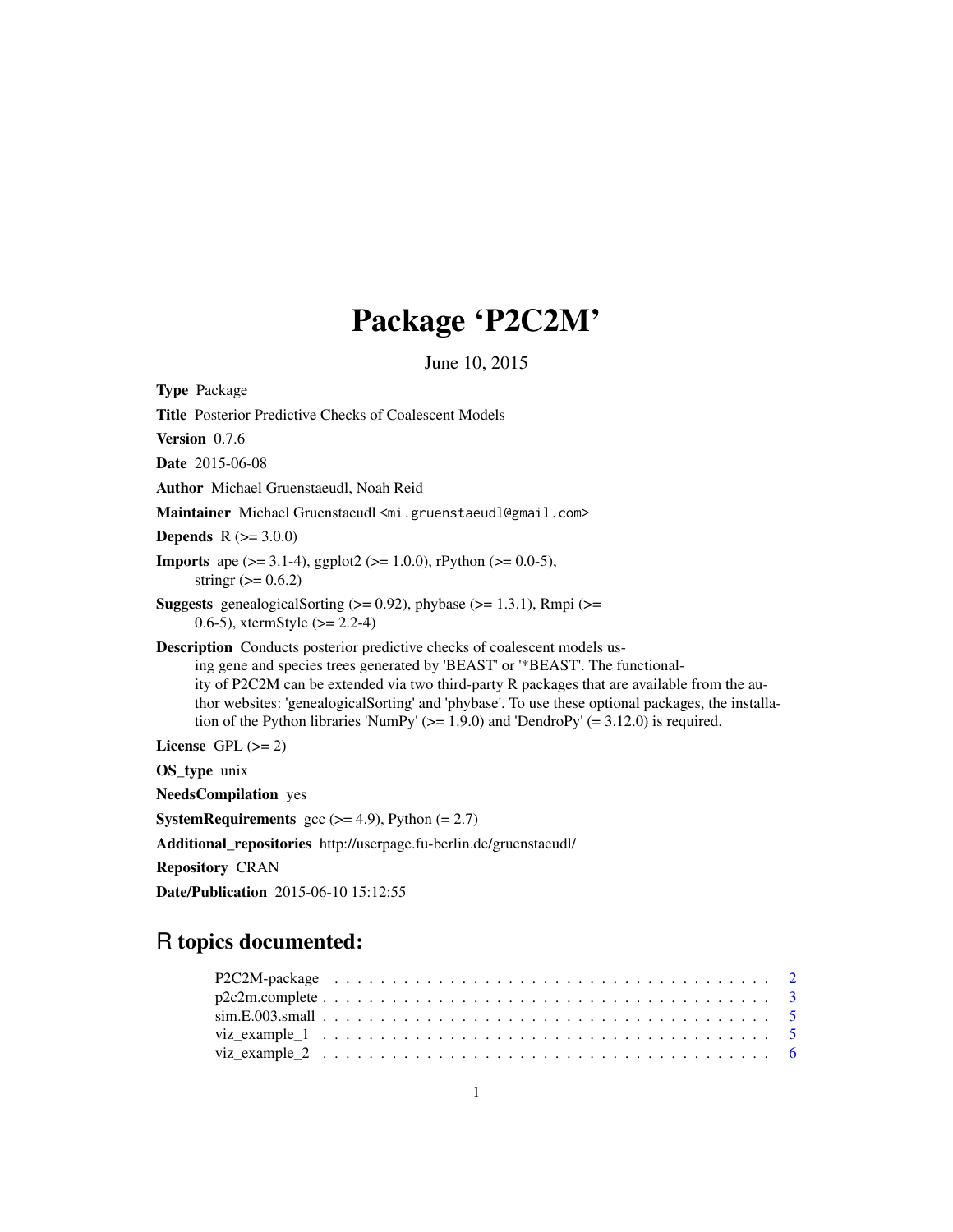<span id="page-1-0"></span>

#### **Description**

P2C2M provides functions to read default output from BEAST (Drummond and Rambaut 2007) and \*BEAST (Heled and Drummond 2010) and conduct posterior predictive checks of coalescent models (Reid et al. 2014) with the help of data simulation and summary statistics under various settings.

#### Note

#### Installation Instructions

To use P2C2M, the default version of Python must be set to Python 2.7. Users of unix-like operating systems can insure that this requirement is fulfilled by setting the following alias:

echo 'alias python=python2.7' >> ~/.bashrc

Mandatory and optional dependencies of P2C2M can be installed automatically via two installation scripts that are co-supplied with the package. These scripts were designed for unix-like operating systems and are located in folder /exec. To use these installation scripts, a correct configuration of python2-setuptools is required. Users of unix-like operating systems can insure a correct configuration by setting the following alias:

echo 'alias python-config=python2-config' >> ~/.bashrc

To execute the R installer, please run the following commands in R:

source('/path\_to\_P2C2M/exec/P2C2M.installRlibs.R'); p2c2m.install()

To execute the Python installer, please run the following command in a terminal:

python /path\_to\_P2C2M/exec/P2C2M.installPylibs.py

#### *Special Note for MacOS*

Users of the MacOS operating system need to install the dependencies manually. Prior to their installation, please confirm that file '/usr/bin/python2-config' exists in your file system and that it points to the Python 2.7 executable. Please refer to [http://cran.r-project.org/bin/macosx/](http://cran.r-project.org/bin/macosx/RMacOSX-FAQ.html) [RMacOSX-FAQ.html](http://cran.r-project.org/bin/macosx/RMacOSX-FAQ.html) on how to install R packages manually. For the manual installation of Python libraries, please refer to <http://docs.python.org/2/using/mac.html>

#### Study Design Requirements

In the user-supplied data set, every species should be represented by at least two alleles. Species that are represented by only a single allele, by contrast, must be specified via option "single.allele" and thereby are not included in the calculation of the summary statistic 'GSI'; misspecifications causes P2C2M to print the error message *'Error: given group represents one or fewer taxa. Cannot compute index.'*).

#### Input File Requirements

In order to execute P2C2M, a user must provide a directory with three different types of input files: (a) a file that contains species trees, (b) a file that contains gene trees for each gene under study, and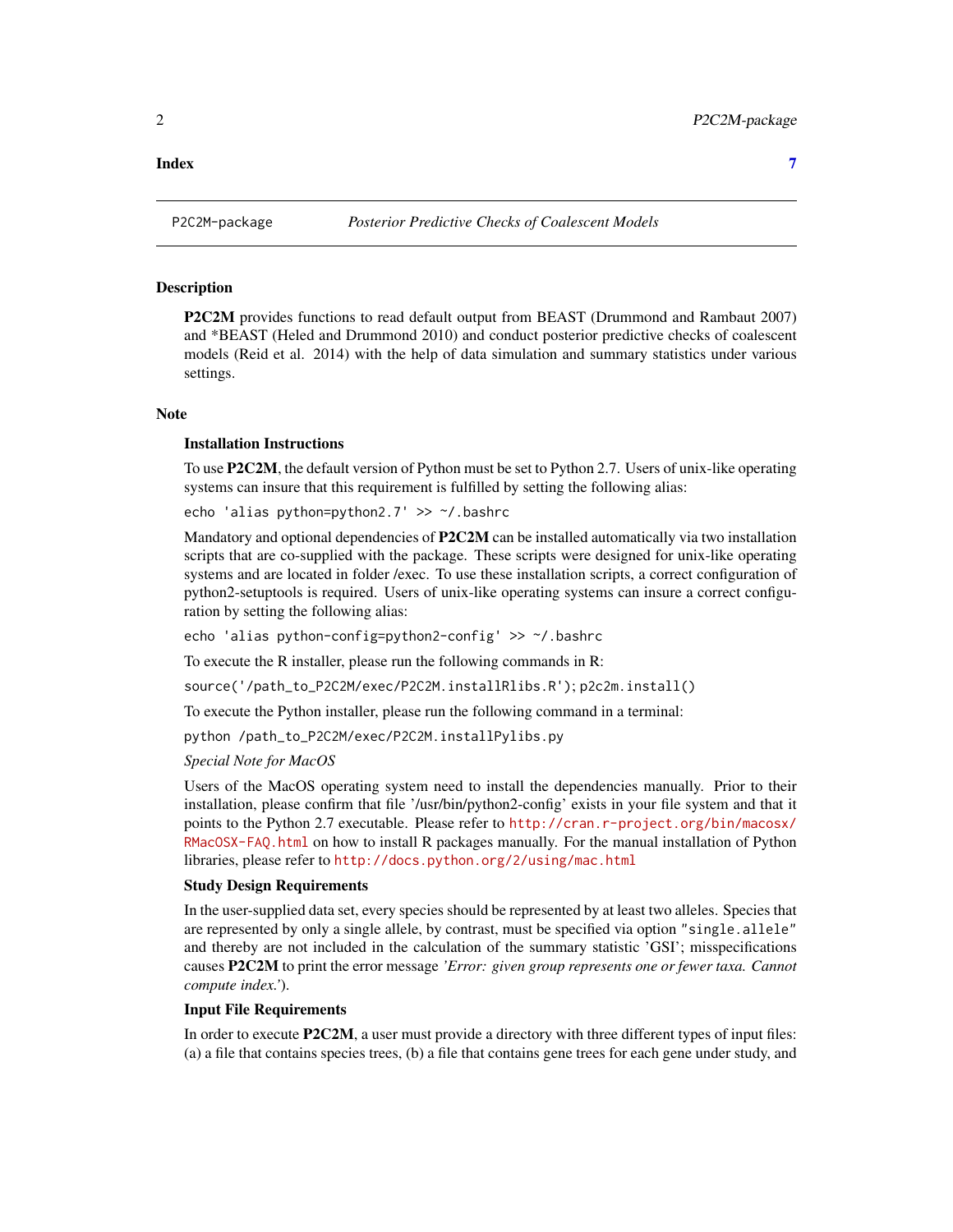#### <span id="page-2-0"></span>p2c2m.complete 3

(c) an XML-formatted file generated by BEAUTi, the input generator of BEAST (Drummond and Rambaut 2007). A species tree file contains a draw of s generations from the posterior distribution of species trees. Each gene tree file contains an equally large draw from the respective posterior distribution of ultrametric genealogies. Please note that the generations recorded in the species tree file must match those in the gene tree files exactly. The input file generated by BEAUTi is formatted in XML markup language and represents the starting point for a species tree inference in \*BEAST. Here, it provides information on allele and species names, the association between alleles and species, and ploidy levels to P2C2M.

#### File Name Requirements

The following requirements for input file names are in place: The species tree file must be named 'species.trees'. Each gene tree file must be named 'g.trees', where the letter g is substituted with the actual name of the gene. The name of the xml-formatted input file is not constrained and at the discretion of the user. Please be aware that **P2C2M** uses the name of the xml-formatted input file name to label all subsequent output of the package.

#### Author(s)

Michael Gruenstaeudl, Noah Reid

Maintainer: Michael Gruenstaeudl <gruenstaeudl.1@osu.edu>

#### References

Drummond, A.J. and Rambaut, A. (2007) BEAST: Bayesian evolutionary analysis by sampling trees. *BMC Evolutionary Biology*, 7, 214.

Gruenstaeudl, M., Reid, N.M., Wheeler, G.R. and Carstens, B.C., submitted. Posterior Predictive Checks of Coalescent Models: P2C2M, an R package.

Heled, J. and Drummond, A.J. (2010) Bayesian inference of species trees from multilocus data. *Molecular Biology And Evolution*, 27, 570–580.

Reid, N.M., Brown, J.M., Satler, J.D., Pelletier, T.A., McVay, J.D., Hird, S.M. and Carstens, B.C. (2014) Poor fit to the multi-species coalescent model is widely detectable in empirical data. *Systematic Biology*, 63, 322–333.

p2c2m.complete *Execute the complete P2C2M pipeline via a single command*

#### **Description**

This function executes the complete P2C2M pipeline from beginning to end.

#### Usage

```
p2c2m.complete(path = "/home/user/Desktop/", xml.file = "beast.xml",
   descr.stats = "LCWT,NDC", beast.vers = "1.8",
    single.allele = c("0"), num.reps = 1, use.sorted = FALSE,
   use.mpi = FALSE, save.metadata = FALSE, verbose = FALSE,
   dbg = FALSE
```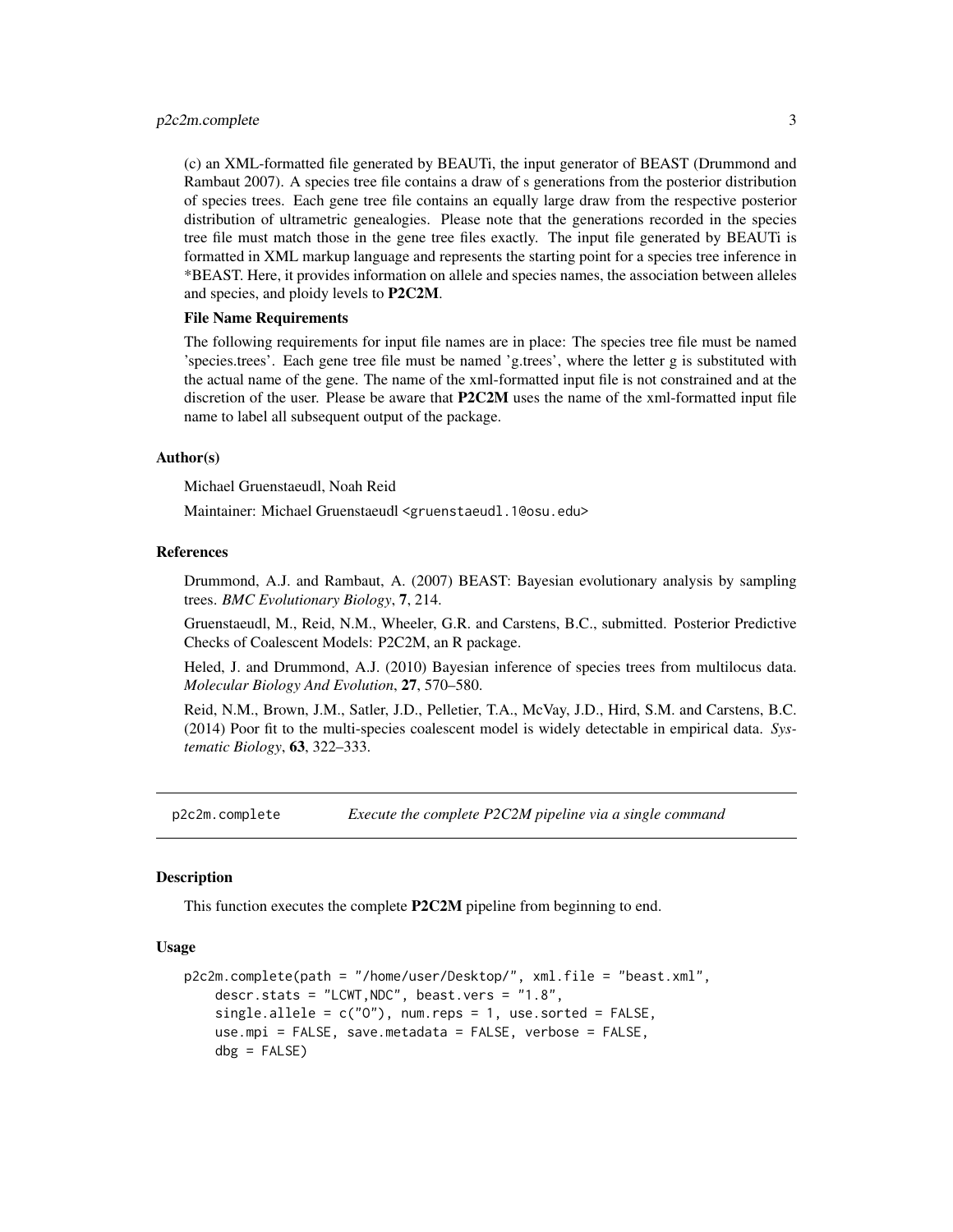#### Arguments

| path          | the absolute file path to the input directory, specified as a double-quoted string;<br>if "/home/user/Desktop/" (the default), then the desktop itself is considered<br>the input directory.                                                                                                                                                                                                           |
|---------------|--------------------------------------------------------------------------------------------------------------------------------------------------------------------------------------------------------------------------------------------------------------------------------------------------------------------------------------------------------------------------------------------------------|
| xml.file      | the name of the BEAUTi-generated and XML-formatted input file, specified as<br>a double-quoted string. The default is "beast.xml".                                                                                                                                                                                                                                                                     |
| descr.stats   | the name(s) of the summary statistic(s) to be applied, specified as a double-<br>quoted string. If multiple statistics are specified, they must be separated by<br>commas. A total of four summary statistics is currently available: "COAL" and<br>"LCWT" (both Rannala & Yang 2013), "GSI" (Cummings et al. 2008), "NDC"<br>(Maddison 1997). The default is "LCWT, NDC".                             |
| beast.vers    | the version of *BEAST (Heled and Drummond 2010) used to perform the species<br>tree inference, specified as a double-quoted string. Data parsers are located in<br>the subdirectory exec/. Currently, the following parsers are available: "1.7" and<br>"1.8". The default is "1.8".                                                                                                                   |
| single.allele | the name of a species that is represented by only a single allele, specified as<br>a variable of mode vector. This setting is useful when defining an outgroup,<br>because the species so defined does not contribute towards the calculation of the<br>summary statistic 'GSI'. The default is c("0").                                                                                                |
| num.reps      | the number of simulation replicates to be conducted, specified as an integer. The<br>default is 1 (i.e., no replication).                                                                                                                                                                                                                                                                              |
| use.sorted    | a logical specifying if the summary statistics generated from the posterior and<br>from the posterior predictive distribution are to be ranked by magnitude prior to<br>the calculation of the differences and the formation of the test distribution. The<br>default is FALSE. This argument is only EXPERIMENTAL and should not be<br>selected by regular users.                                     |
| use.mpi       | a logical specifying if P2C2M utilizes multiple computer CPUs (if such exist<br>on the system) in order to speed up the calculations. Computations are then<br>executed as parallel processes. The default is FALSE.                                                                                                                                                                                   |
| save.metadata | a logical specifying if P2C2M saves the metadata of the analysis to the output<br>variable. The default is FALSE.                                                                                                                                                                                                                                                                                      |
| verbose       | a logical specifying if P2C2M prints status information to the screen. The de-<br>fault is FALSE.                                                                                                                                                                                                                                                                                                      |
| dbg           | a logical specifying if P2C2M is to be run in a debug mode. If TRUE, then<br>only the first 5 percent of input trees are analyzed and information useful for<br>debugging is printed to the screen. Argument dbg $=$ TRUE must be set in com-<br>bination with argument verbose = TRUE. The default is FALSE. This argument<br>is intended for developers and should not be selected by regular users. |

#### Value

The results of a P2C2M run comprise test statistics, measures of data dispersion and deviations marked at several quantile levels (analogous to P-values under different alpha-levels in a parametric simulation) for each gene under study and of the sum of all genes.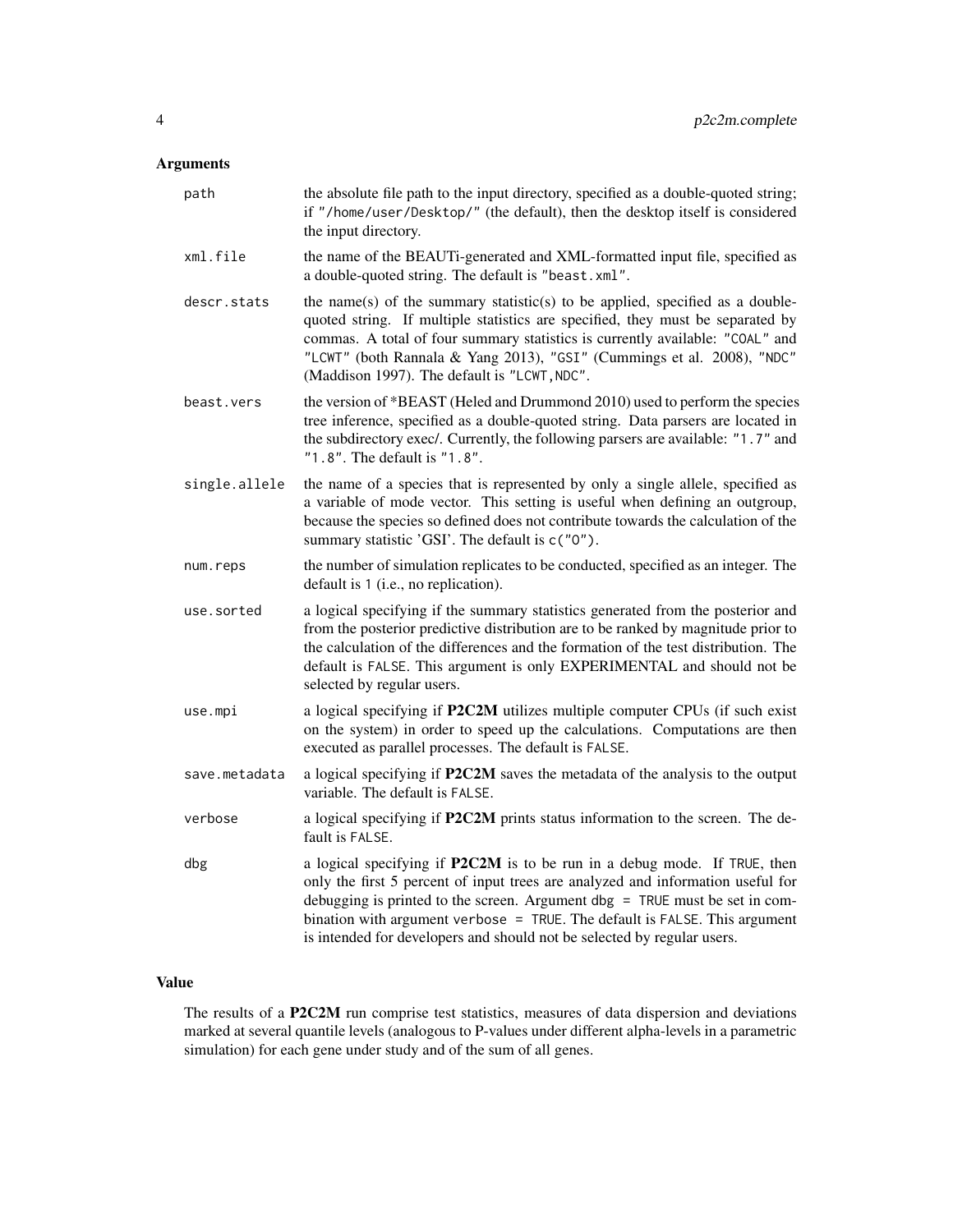#### <span id="page-4-0"></span>Author(s)

Michael Gruenstaeudl, Noah Reid

Maintainer: Michael Gruenstaeudl <gruenstaeudl.1@osu.edu>

#### References

Cummings, M.P., Neel, M.C. and Shaw, K.L. (2008) A genealogical approach to quantifying lineage divergence. *Evolution*, 62, 2411–2422.

Gruenstaeudl, M., Reid, N.M., Wheeler, G.R. and Carstens, B.C., submitted. Posterior Predictive Checks of Coalescent Models: P2C2M, an R package.

Heled, J. and Drummond, A.J. (2010) Bayesian inference of species trees from multilocus data. *Molecular Biology And Evolution*, 27, 570–580.

Maddison, W.P. (1997) Gene trees in species trees. *Systematic Biology*, 46, 523–536.

Rannala, B. and Yang, Z. (2003) Bayes Estimation of Species Divergence Times and Ancestral Population Sizes Using DNA Sequences From Multiple Loci. *Genetics*, 164, 1645–1656.

#### Examples

## Example of the minimal data requirements to run P2C2M

```
# The absolute path to the input directory is set
inPath <- system.file("extdata", "sim.E.003.small/", package="P2C2M")
# The name of the xml-file generated by BEAUTi and located in
# "inPath" is set
inFile <- "sim.E.003.small.xml"
# Posterior predictive simulations with a setting of 2 simulation
# replicates are preformed
sim.E.003.small <- p2c2m.complete(inPath, inFile, num.reps=2, save.metadata=TRUE)
```
sim.E.003.small *Output of the data set 'sim.E.003.small'*

#### Description

The results that are generated when data set 'sim.E.003.small' is analyzed under the default settings of P2C2M.

viz\_example\_1 *Data set of visualization example 1*

#### Description

A data set selected to illustrate the differences between calculations performed with and without simulation replication. See the package vignette for details.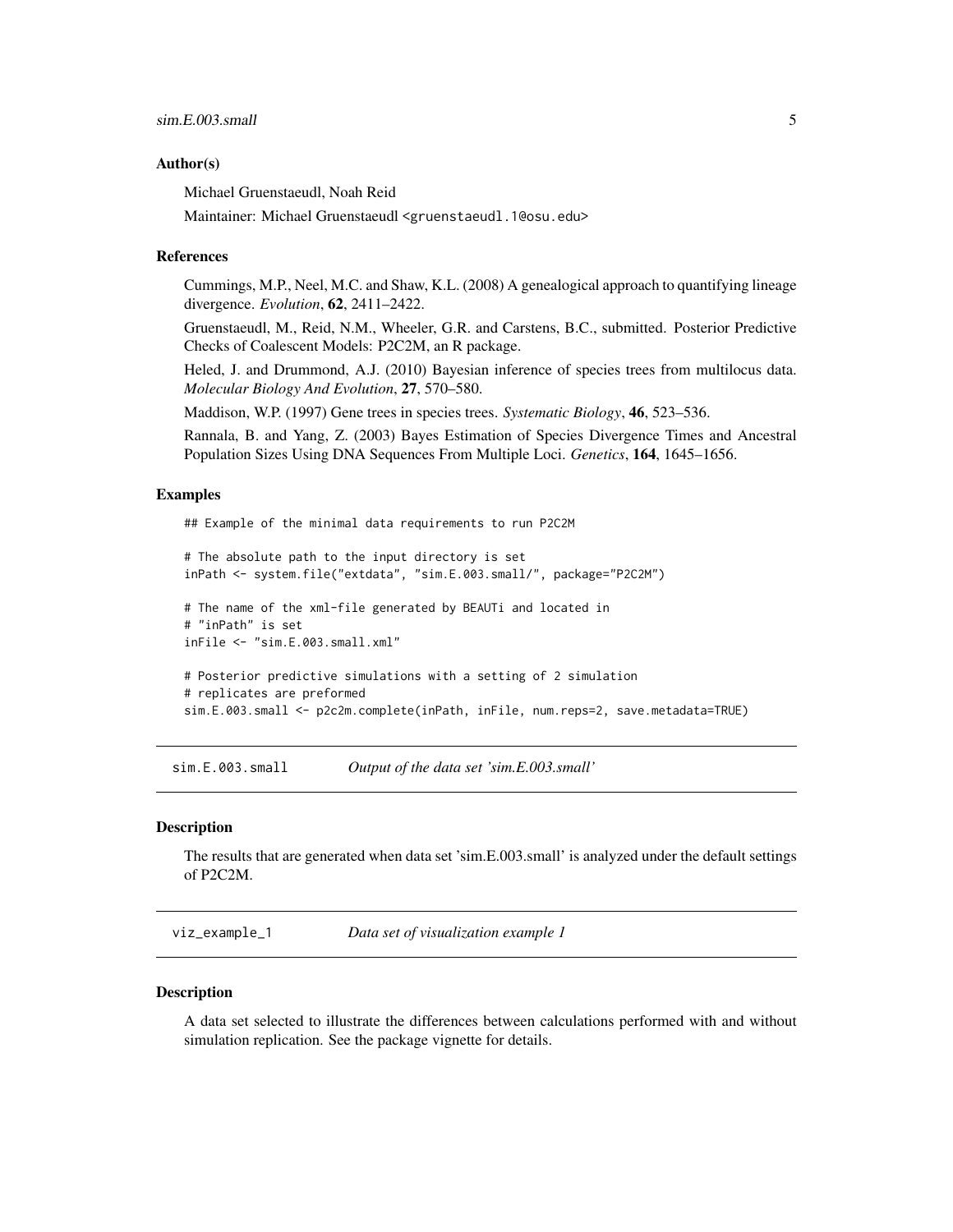<span id="page-5-0"></span>

#### Description

A data set selected to illustrate cases of poor fit to the multispecies coalescent model as detected by P2C2M. See the package vignette for details.